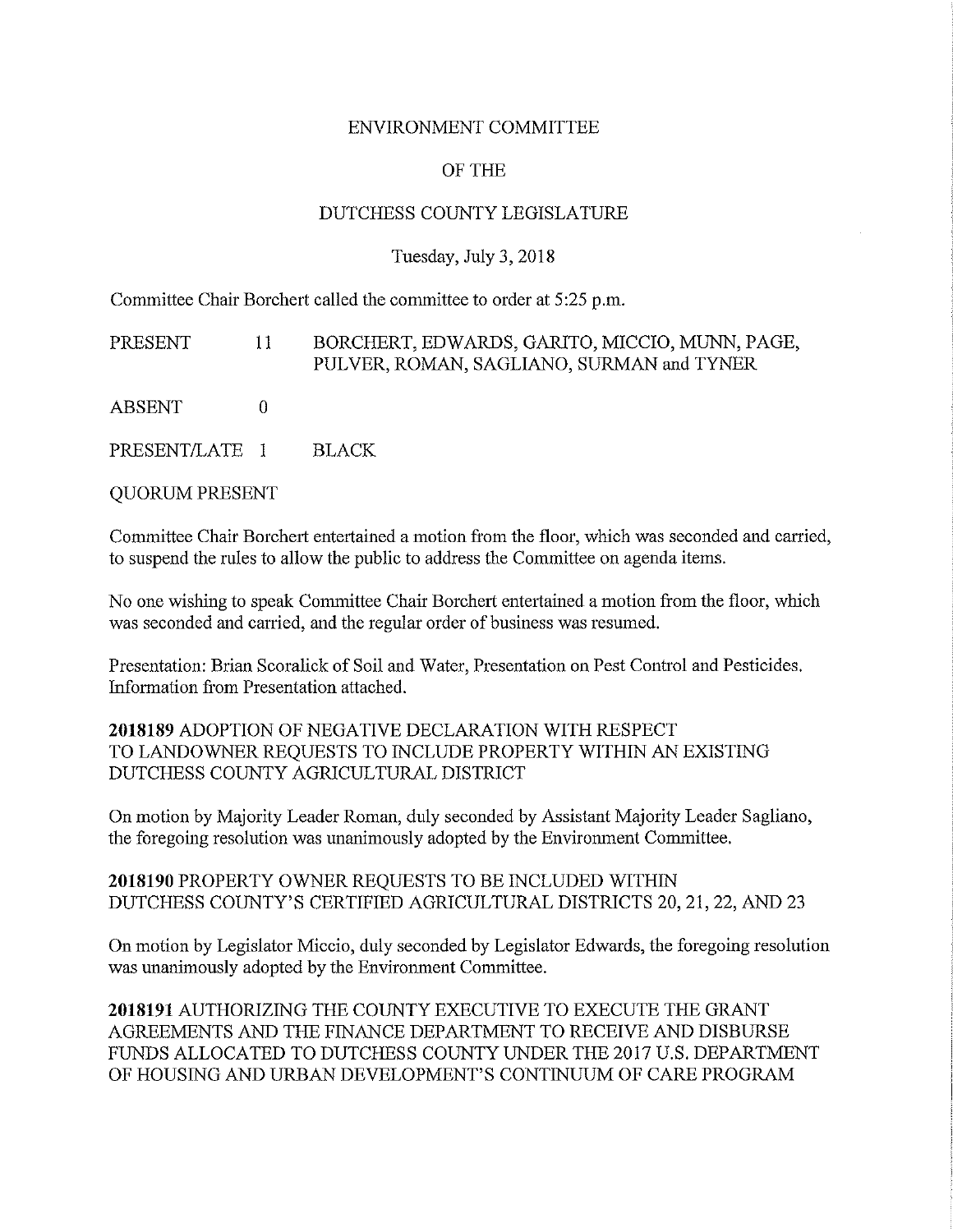On motion by Majority Leader Roman, duly seconded by Legislator Edwards, the foregoing resolution was unanimously adopted by the Environment Committee.

**2018192** AUTHORIZING COUNTY EXECUTIVE TO EXECUTE THE GRANT AGREEMENTS AND THE FINANCE DEPARTMENT TO RECEIVE AND DISBURSE FUNDS ALLOCATED TO DUTCHESS COUNTY UNDER THE 2018 FEDERAL HOME INVESTMENT PARTNERSHIP PROGRAM

On motion by Majority Leader Roman, duly seconded by Legislator Edwards the foregoing resolution was unanimously adopted by the Environment Committee.

**2018193** AUTHORIZING COUNTY EXECUTIVE TO EXECUTE GRANT AGREEMENTS AND FINANCE DEPARTMENT TO RECEIVE AND DISBURSE FUNDS ALLOCATED TO DUTCHESS COUNTY, AS AN URBAN COUNTY, UNDER THE 2018 COMMUNITY DEVELOPMENT BLOCK GRANT (CDBG) PROGRAM

On motion by Majority Leader Roman, duly seconded by Legislator Edwards, the foregoing resolution was unanimously adopted by the Environment Committee.

**2018194** DECLARING DUTCHESS COUNTY LEAD AGENCY AND ADOPTION OF NEGATIVE DECLARATION WITH RESPECT TO GRANT AWARD TO PARTIALLY FUND THE PURCHASE OF A CONSERVATION EASEMENT ON PROPERTY KNOWN AS BROOKBY FARM IN THE TOWN OF DOVER, NEW YORK

On motion by Majority Leader Roman, duly seconded by Assistant Majority Leader Sagliano, the foregoing resolution was unanimously adopted by the Environment Committee.

**2018195 AUTHORIZING EXECUTION OF GRANT AGREEMENT TO PARTIALLY** FUND THE PURCHASE OF A CONSERVATION EASEMENT ON PROPERTY KNOWN AS BROOKBY FARM IN THE TOWN OF DOVER NEW YORK AND REALLOCATING FUNDS THEREFORE

On motion by Majority Leader Roman, duly seconded by Legislator Edwards, the foregoing resolution was unanimously adopted by the Environment Committee.

### **2018196** DISBANDING THE GREEN COLLAR JOBS TASK FORCE

Majority Leader Roman, duly seconded by Assistant Majority Leader Sagliano, moved the foregoing resolution. Discussion proceeded as follows:

Legislator Tyner spoke regarding Legislators attendance at Human Energy Alliance meetings.

Majority Leader Miccio called point of order because that did not pertain to the resolution.

Committee Chair Borchert ruled Legislator Tyner out of order.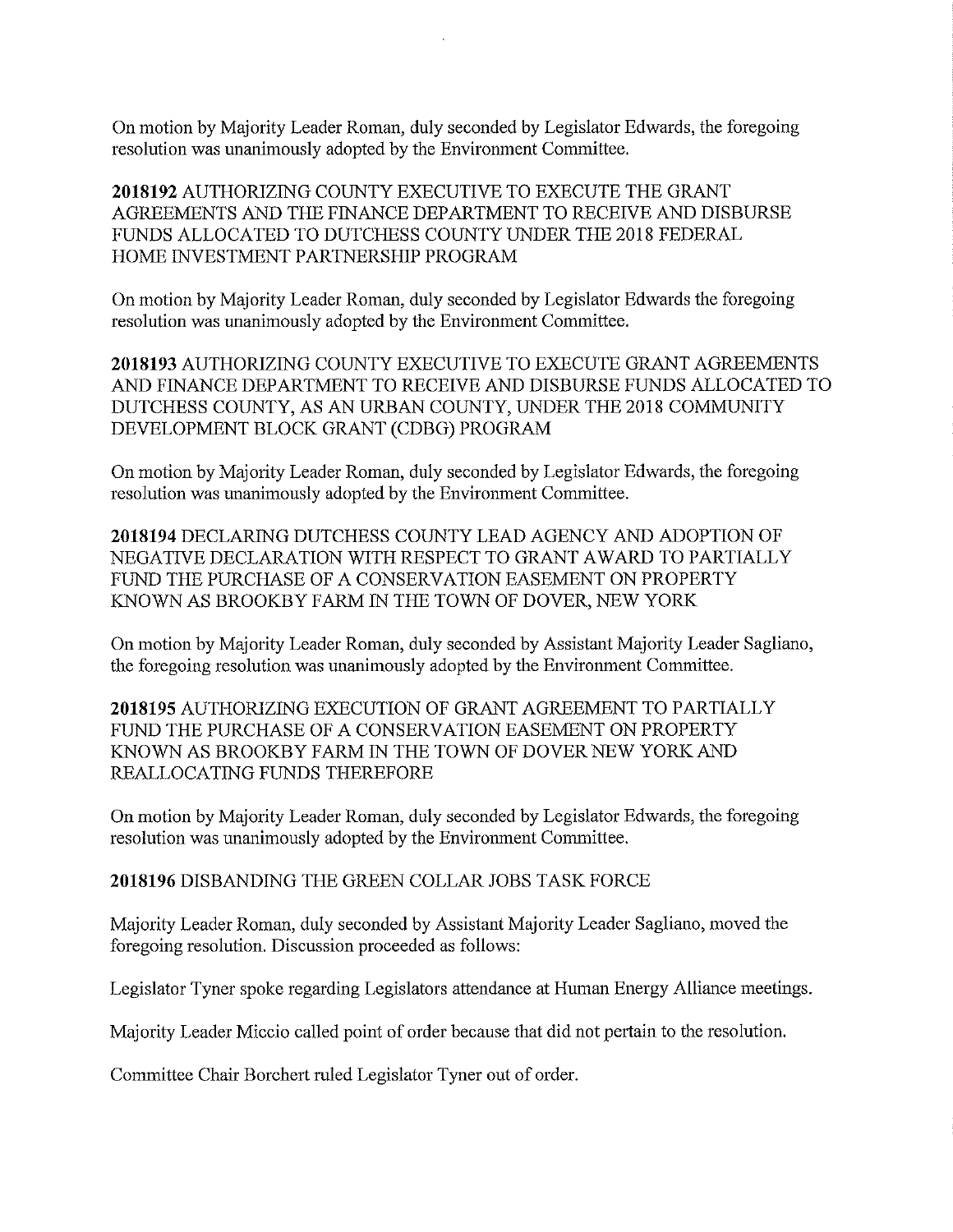Roll call vote on resolution resulted as follows:

| AYES:     |   | BORCHERT, GARITO, MICCIO, PULVER, ROMAN, SAGLIANO, and<br><b>SURMAN</b> |
|-----------|---|-------------------------------------------------------------------------|
| NAYS:     | 5 | BLACK, EDWARDS, MUNN, PAGE, and TYNER                                   |
| ABSENT: 0 |   |                                                                         |

 $\sim$ 

 $\mathcal{L}^{\text{max}}_{\text{max}}$  and  $\mathcal{L}^{\text{max}}_{\text{max}}$ 

Resolution adopted.

 $\mathcal{L}^{\text{max}}_{\text{max}}$  , where  $\mathcal{L}^{\text{max}}_{\text{max}}$ 

There being no further business, the meeting was adjourned.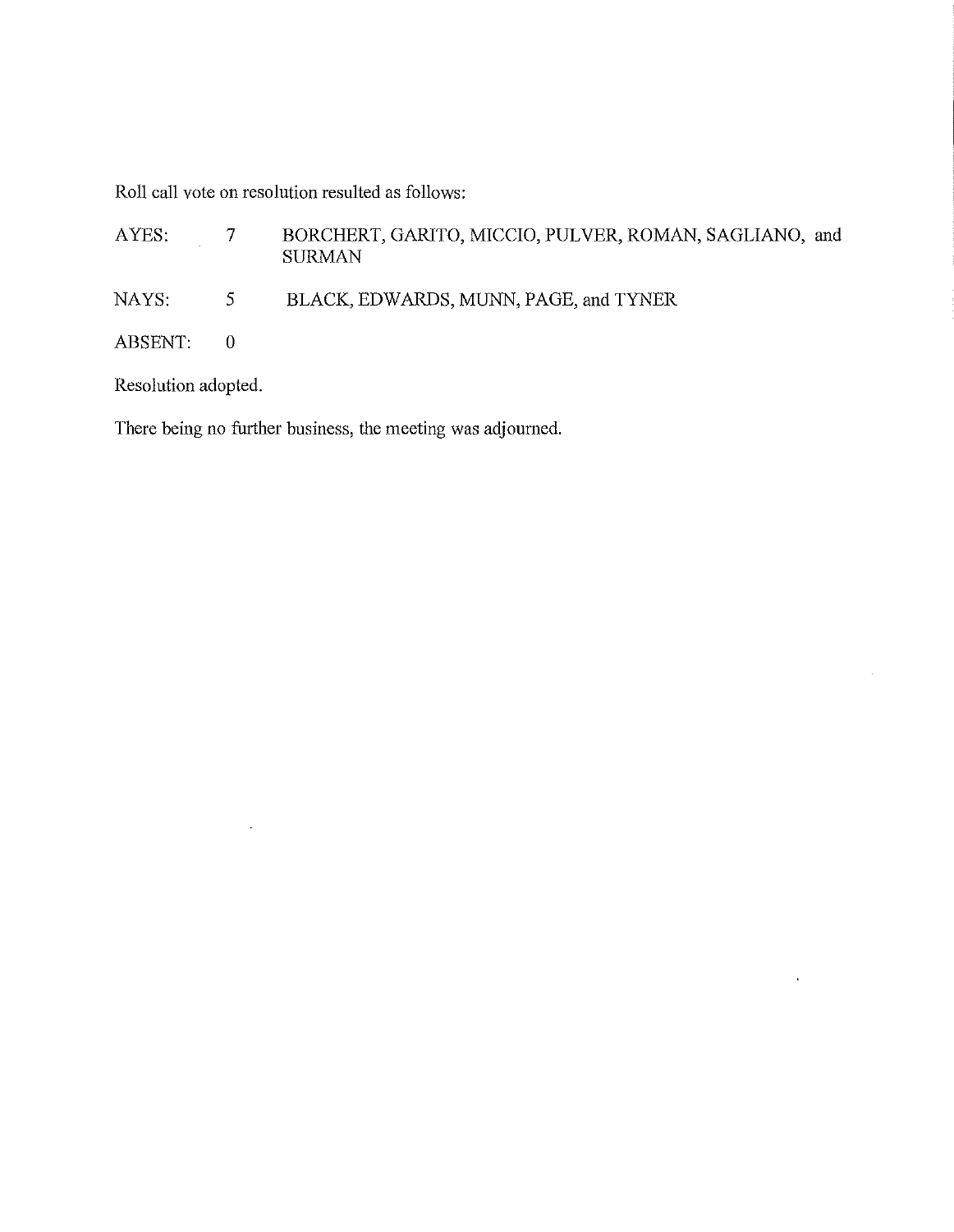

### **Introduction**

Pests are a part of our lives almost every day and are by definition, a nuisance. When you can no longer tolerate these pests there are options you can try to gain control over the situation. The following will discuss a general process that homeowners can utilize when attempting to gain control over a pest situation and further, considerations when using chemical controls. *Pest:Control* 

## **Steps for Pest Control and Management**

### 1. Identification

Before a decision can be made about how to effectively control a pest the pest needs to be properly identified. Proper identification is key to deciding the best means of control for each situation. Knowing the "opponent" is the homeowner's best defense.

### 2. Acceptable Amount of Control

Once the pest is identified we need to decide how much of the pest can be tolerated, keeping in mind that it is very difficult to achieve permanent extermination of a pest. A homeowner should set timely and realistic goals for acceptable levels of pest control.

### 3. Effective Action

Once the pest has been properly identified the next step is to decide what management technique is most suitable for the situation. We typically think about pest management in three ways ...

Prevention: Discouraging pests by removing the conditions in which they thrive may eliminate the need for further action

- Non-Chemical Controls: Using biological controls and manual treatments will provide long term, effective, relief from pests

- Chemical Controls: When used properly can provide effective short-term relief from pests

These three management techniques are best utilized together in a process called Integrated Pest Management (!PM), which emphasizes a combination of prevention and non-chemical controls to manipulate an environment thus making it less appealing for pests. An /PM plan can be applied to any size pest problem.

### 4. Monitoring

Monitor the results of your management action and decide whether the results are acceptable or if the situation needs to be reevaluated.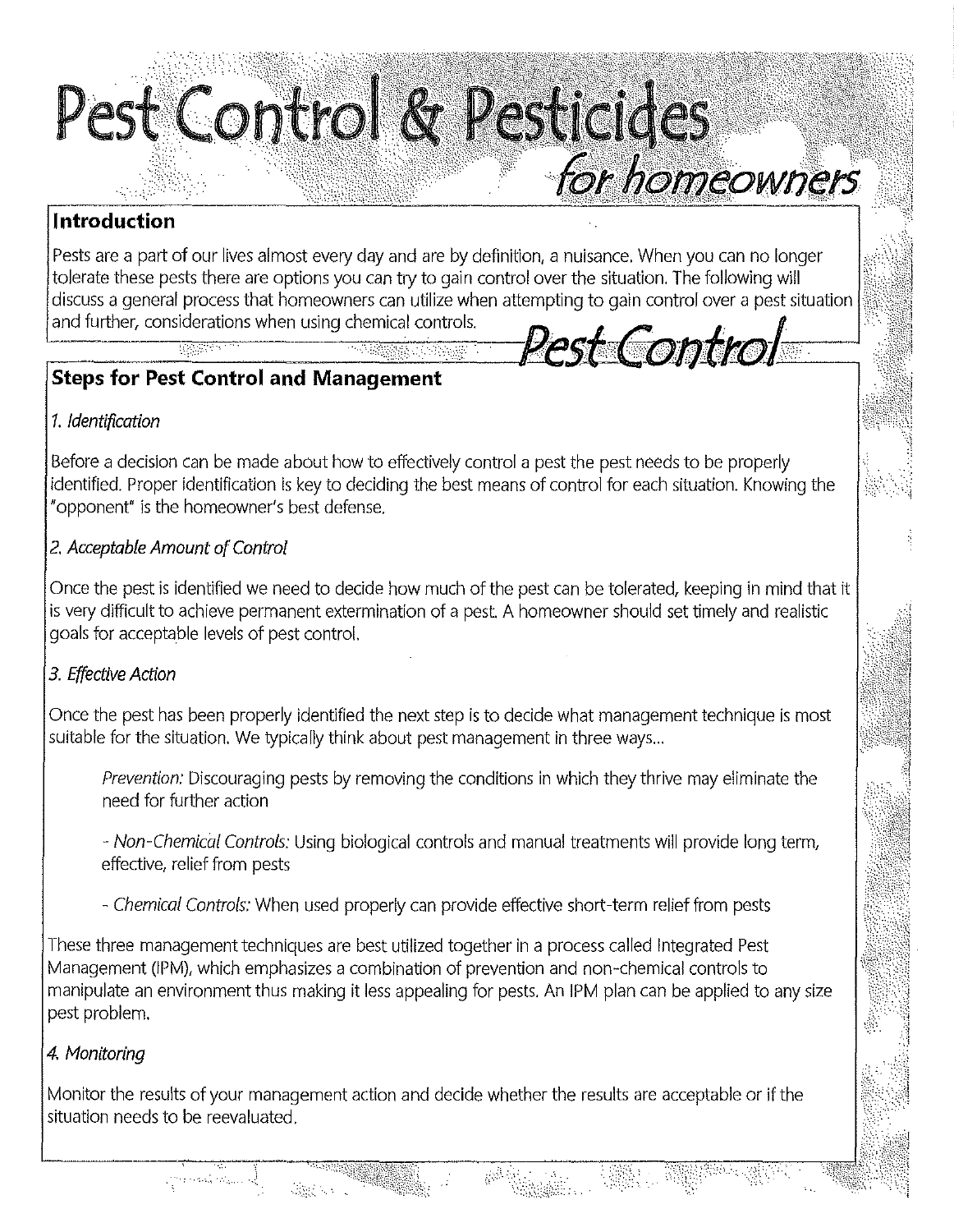# Chemical Controls

## **DIY or Professional?**

a frequen

If chemical controls will be a part of your control equation, you must determine whether this is a job that you can do yourself or if this is a job for a professional. In New York State a homeowner needs to hire a professional when...

- The use of a "restricted use" pesticide is required
- The product needs to be used on land not owned or leased by the applicator
- The applicator is unable to comply with the directions for use

### **Reading a Label and Product Selection**

Reading and understanding the pesticide label is the most important part of choosing and applying a pesticide. Before purchasing a pesticide refer to the following.

When selecting a pesticide use the least toxic option that will achieve the desired results!

EPA Registration Number: Number given to a product when it is registered with the EPA

Product Type: Describes the type of pest the product will control

Signal Words: Indicate the relative acute toxicity of the product

Caution: Slightly toxic, causes slight skin or eye irritation if improperly handled

- Warning: Product is moderately toxic and will cause more skin and eye irritation than a product labelled caution
- Danger: Severe eye and skin irritation
- Danger Poison: Highly toxic by any route of entry

Active Ingredient: Chemical responsible for controlling the pest

*Precautionary Statements: Provides details on what measures the applicator should take to protect* themselves and others both during application and after

Directions for Use: A legal document including instructions on how to properly use the product to achieve the best result

First Aid: Instructions describing what to do if the product has poisoned someone, instructions are for first aid only, always call the phone number listed on the label

Storage and Disposal: Provides directions for storage and disposal of left over product.

Factors like application timing, size of application area, length of pesticide protection, and most importantly the ability of the applicator to properly follow the directions for use must also be considered.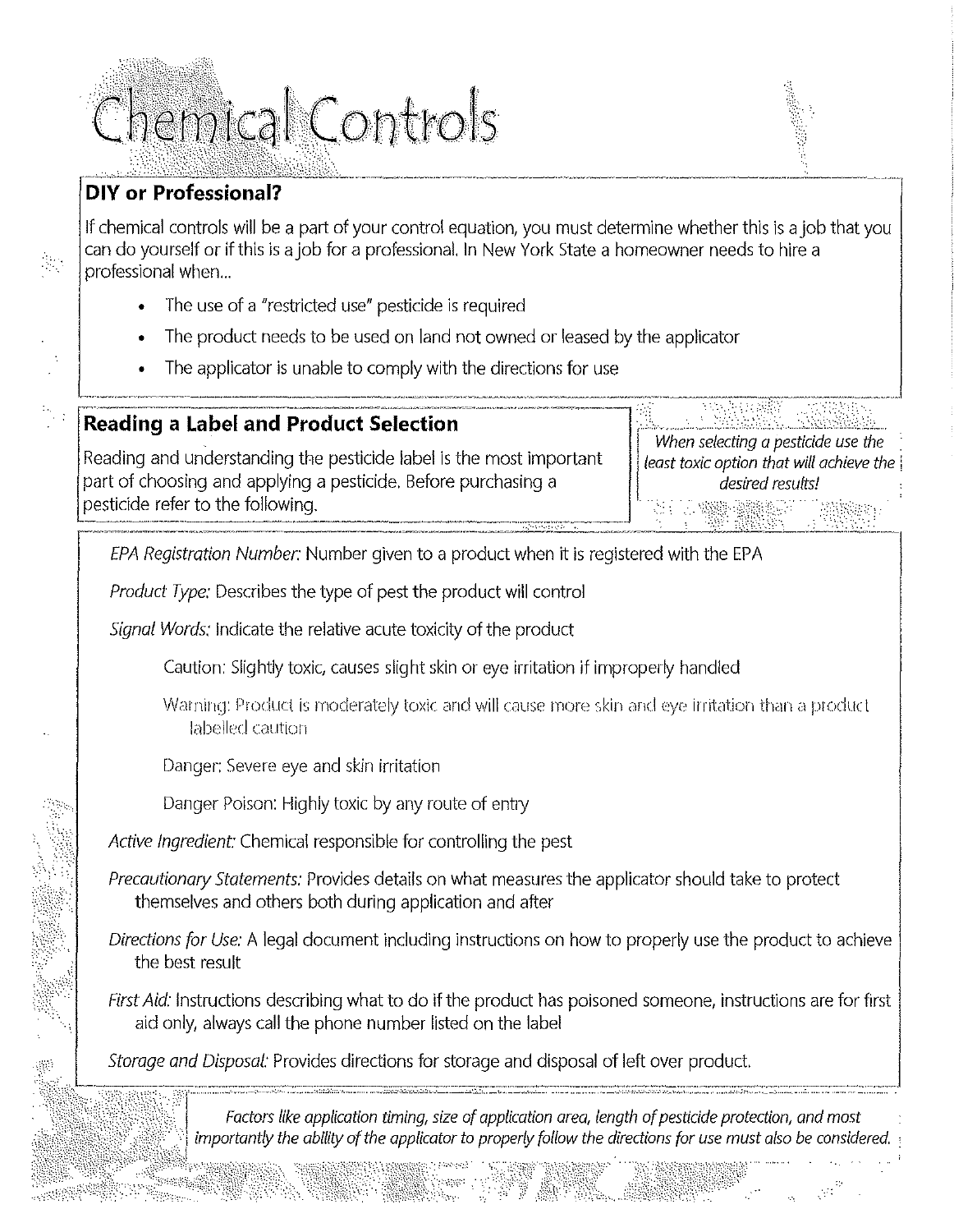

Before using a pesticide be sure to read the label again. Note the recommended protective clothing as well as other personal protective equipment (PPE) and prepare yourself accordingly. If the label does not recommend any specific PPE applicators should wear non-absorbent gloves, long-sleeved shirts, long pants, and closed toed shoes.

### **General Use**

- Follow the directions for use to protect yourself and others.
- Check the label again to ensure the pest you are controlling is listed and that you are applying the pesticide during the specified conditions.
- Use only the amount of the product required, using more could be hazardous for the applicator and the surrounding environment.
- When working with pesticides, avoid touching your face, eating, drinking and smoking (some pesticides are flammable)
- Mixing, diluting, or applying pesticides should be done in well ventilated areas. Mix only the amount of pesticide you need for each application.
- Avoid any contact with the areas where the pesticide was mixed or applied for as least the time required on the label.
- Spills should be soaked up by an absorbent material like sawdust or kitty litter and then disposed of in accordance to the label. Do not wash away with water

### यामा manya - 28  $\sim 10^{11}$   $M_{\odot}$  $\mathcal{A}$  . - 地震部。 **For Indoor Use For Outdoor Use** • Only when necessary and in very limited amounts. • Do not apply pesticides on windy days. The area that is being treated should be listed on the If a breeze should pick up, position yourself so that label. Check the label to see if the pesticide is safe to the pesticide does not blow back on you. use near food preparation areas. Close windows and doors to nearby buildings to If required, ventilate the area. Open windows and avoid accidental entry. doors and use fans to help keep the area ventilated Spray closely to your target and use coarse droplet while the pesticide is working nozzles to reduce misting. • Avoid using pesticides near areas used for food Do not apply water to any area recently effected by a preparation. If there is a possibility of contamination pesticide. wash the surface thoroughly according to the label • Do not apply pesticides above or near wells and storm drains.

### **After Application**

- Thoroughly rinse all tools in a bucket. If applicable, pour rinse water into the sprayer and apply according to the directions
- Always wash your hands in addition to anything else that may have come in contact with the pesticide. Separate potentially contaminated clothing and wash separately.
- Evaluate the results. Note any adverse side effects and if necessary contact a professional for advice.